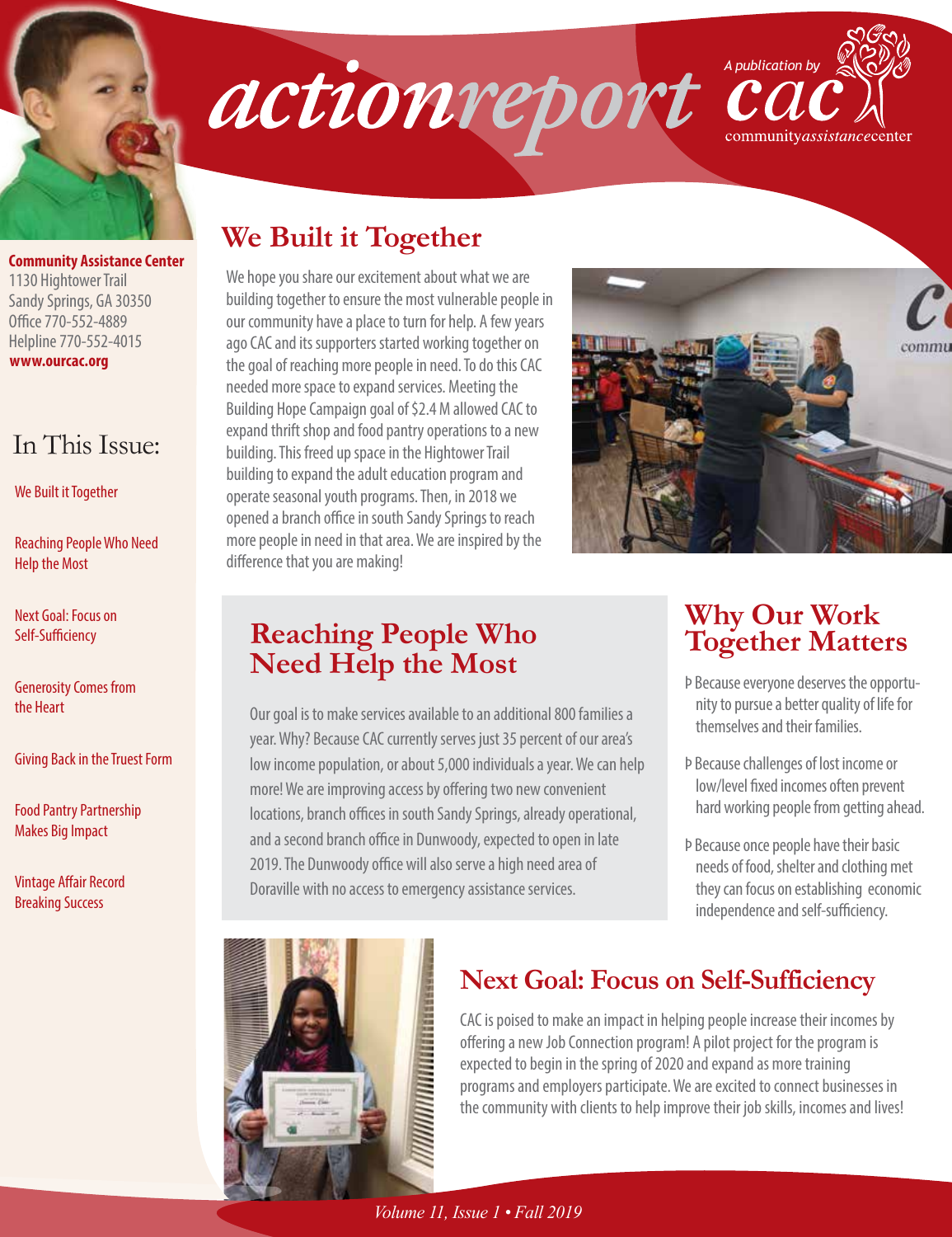# **Generosity Comes from the Heart**

Often people think it takes wealth to be able to help people in need. But one of our neighbors showed it just takes a big heart. Brenda is a single mother of two who lives in Sandy Springs. She barely makes ends meet on a tight budget. That didn't stop her from helping a young pregnant mother and toddler who were facing homelessness. Brenda looked into her heart and took into her home the mother and child who were abandoned by the father. After depleting her savings to pay for prenatal care for her young friend, she went to CAC looking for help. CAC is providing as much assistance as possible to help these families to meet their basic needs. People like Brenda serve as a reminder to everyone that you don't have to have a lot to give a lot.





# **Giving Back in the Truest Form**

When Kelly first came to CAC for help she knew she would be back, as someone helping others. Kelly volunteers as a food pantry greeter. Many clients know her and look forward to seeing her friendly face in the waiting room. She originally came to CAC when she needed a little help to get by after some life setbacks. Now she comes because she wants to. "I like to work with clients that come in and I hope I give them a dignified, pleasant experience, where they feel welcome and they don't have to be anxious about being there," she said. Before landing as a food pantry greeter, Kelly volunteered in multiple places at CAC, from the thrift shop to scheduling appointments, to all jobs in the food pantry. Greeter is her favorite role. "I feel good about giving back and volunteering at CAC, it's been such a great experience."

## **Food Pantry Partnership Makes a Big Impact**

CAC's partnership with the Atlanta Community Food Bank (ACFB) has been crucial to CAC's ability to reduce hunger in our community. The ACFB has provided grants for equipment and offers food in bulk at minimal cost.

Recently, CAC's food pantry was one of just two organizations selected by the ACFB to participate in a "Food First" study with 50 clients. By shopping at a food pantry first for their most needed and most costly items, clients can conserve cash to be used for other crucial household expenses. Positive results from our study group show that by shopping at a food pantry first, clients report less worry and stress and are able to improve food security, household budgeting and housing stability!



*At CAC we are proud of our Client Choice food pantry model. With the support of donors and volunteers we distribute about 48,000 pounds of food per month to more than 600 families a month. CAC was chosen by Feeding America as one of 10 pantries to study as a model of excellence for all pantries to be adopted at a national level!*

 $\overline{\phantom{a}}$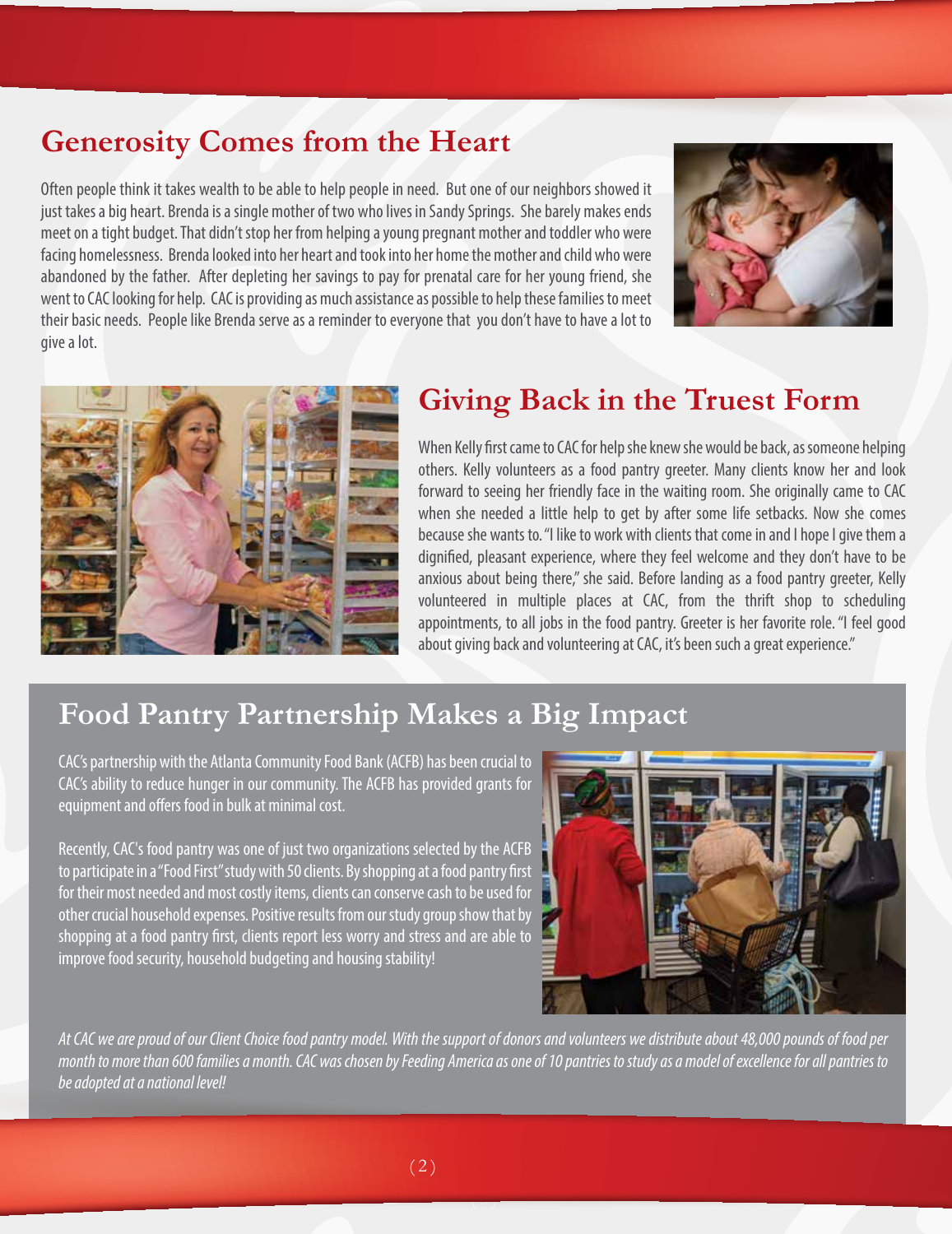# Moonlight Masquerade **2019 Vintage Affair**

# **A record breaking success!**

Vintage Affair, CAC's largest annual fundraiser, held on October 26 at Mercedes-Benz USA headquarters was a huge success! "This was the best one that we have attended... delicious food, beautiful venue and music. The online bidding was fun," said Sallie Chasteen, a CAC volunteer and donor. Thanks to the support of our sponsors, hosts, auction item donors and guests more than \$250,000 was raised to support vital programs which prevent homelessness and hunger as well as support adult education and youth programs!



# **Thank You Sponsors!**

Presenting Sponsor Benefactors Partner



Benefactors Graphic Packaging Macy's

Northside Hospital

# Supporters

Cox Enterprises Fidelity Bank Figh Caliber Realty Fractional Distributions Company<br>High Caliber Realty Friends Georgia Crown Distributing Co. National Distributing Company United Distributors Young Goldstein Architects

# Patrons

Evestment Genuine Parts Company Holy Innocents' Episcopal Church Neighbor Newspapers RBM of Atlanta

Capital Investment Advisors The Shopping Center Group

 $(3)$